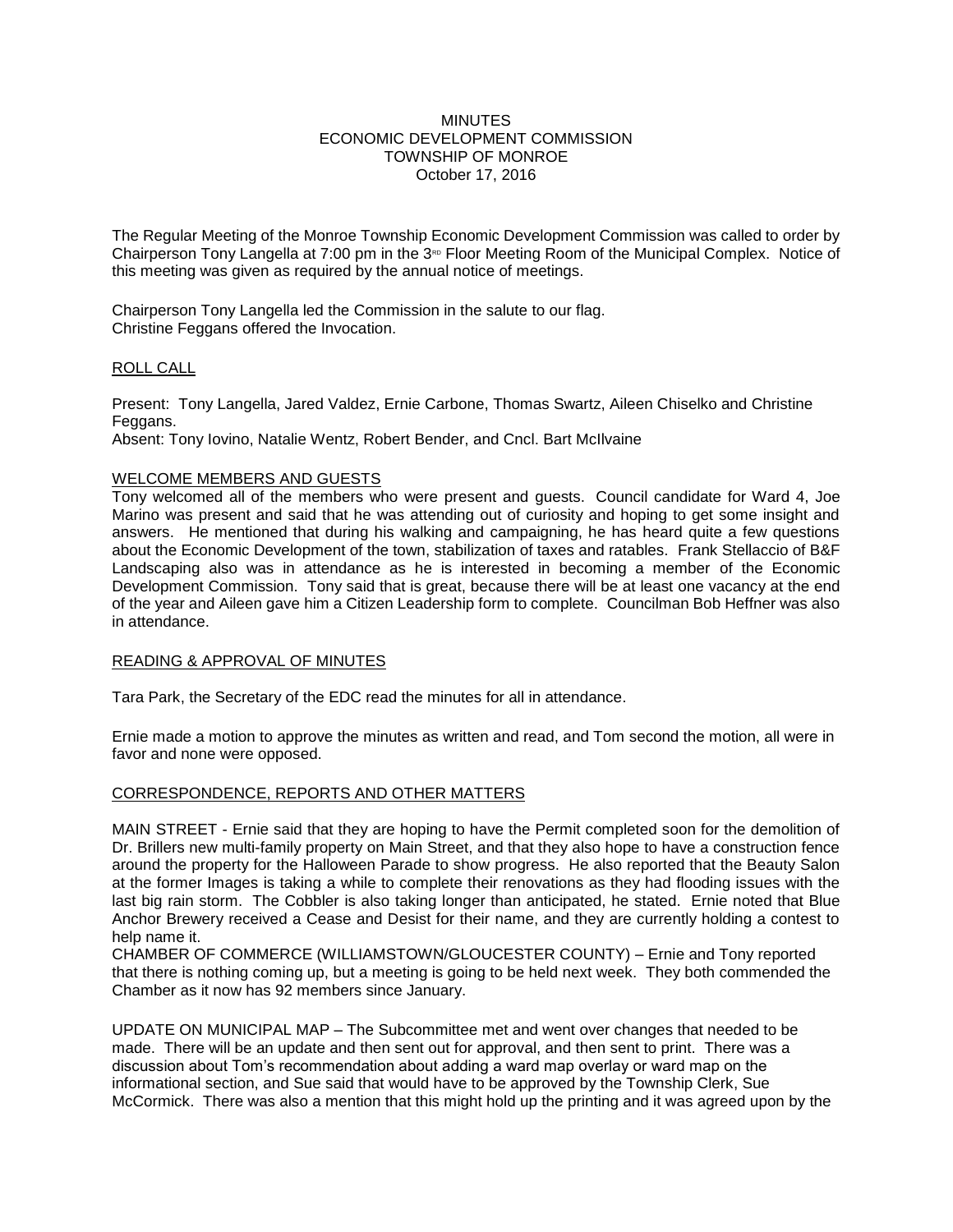members to not hold it up any longer and proceed as planned. Tom recommended maybe putting all of the Township maps on the website and Aileen noted that Sue McCormick would have to approve the ward map being on there as well.

SPOTLIGHT ON SMALL BUSINESS – Christine stated that La Bamba and the Beauty Salon of North Main Street were in front of the meeting this month, and next month will be the Brewery formerly known as Blue Anchor.

SMALL BUSINESS WORKSHOPS AT ROWAN - Jared explained that this might be a beneficial thing to offer again, or maybe even throughout the year. Tony stated for Jared to get the costs and get back to the Commission, but everyone agreed that it sounds like a great idea.

TROLLEY TOUR - SUASION COMMUNICATIONS - Ernie and Tony said that Sue from Suasion is putting together a Familiarity Tour and Trolley with Investors and Dignitaries and Township Officials to highlight businesses in the town, and land that is available to try to promote these areas to the investors. Ernie and Tony will be going from the EDC, and said that unfortunately it will be limited space due to the amount invitations sent out and hopefuls attending. It will start at the Public Library with a presentation by the Mayor and then proceed throughout Town with multiple stops and end at the Autumn Lake Winery on Malaga Rd.

CREATING A BUSINESS FRIENDLY ENVIRONMENT - The members present and guest Joe Marino talked about dealing with the process coming into Monroe Township for permits and approvals, also talked about Monroe in comparison to other towns. Joe commended the Township Offices in Monroe for their efficiency and assistance with all of his projects he has done in town. He said that most other towns are not as friendly, or quick with their process and talked about some of his experiences. Ernie asked the Secretary, Tara Park, if she had any recommendations to make the process and smoother. Tara said that the main thing that would help is if any prospective business, investor or builder were directed immediately to the Director of Community Development, Rosemary Flaherty. She noted that once they get to Rosemary she will meet with them and give them the requirements she has and contact any other entities, agencies, or offices that the project may be involved with during their project. Tara asked where the phone number on the website is directed to and they said an EDC voicemail. Tara recommended to put the extension of the Zoning Office, ZBA and Planning Board Secretaries so that they are directed to the correct place to start and set up a meeting with Rosemary. Ernie said he was going to sit with Rosemary on Thursday and confirm the information, discuss any way to make the process more efficient and get the changes made. There was also a discussion about setting Parameters for Buildings, and Tom said that the area needs to be designated a Redevelopment Zone and then the Parameters can be set.

NEW PROJECTS FOR 2017- Tony asked everyone to start thinking of projects for 2017.

### ROUNDTABLE

TONY- Tony mentioned that it was suggested a "Come Grow with Williamstown" page on LinkedIn and all members agreed that would be a good thing.

TOM – Nothing to discuss

JARED – Nothing to discuss

CHRISTINE - Christine said that she participated in the Active Threat Training and it was a phenomenal experience, especially since she needed the first responders the day after for a family emergency. She said that it makes her want to do more with the first responders, and a few of them even recognized her from the night before. She also noted that she walked around Rockin' Jump and it looks like a great thing.

ERNIE – Ernie stated that the Chamber is working on their website, and that the EDC as a whole needs to stay on Susan from Suasion and push together.

Tony asked if Frank Stellaccio had anything to say, and he said he did not except that he thought he knew a lot about what's going on in town, and that after listening to the meeting he was wrong. He turned his form over to Aileen in hopes to be appointed to the Commission in January.